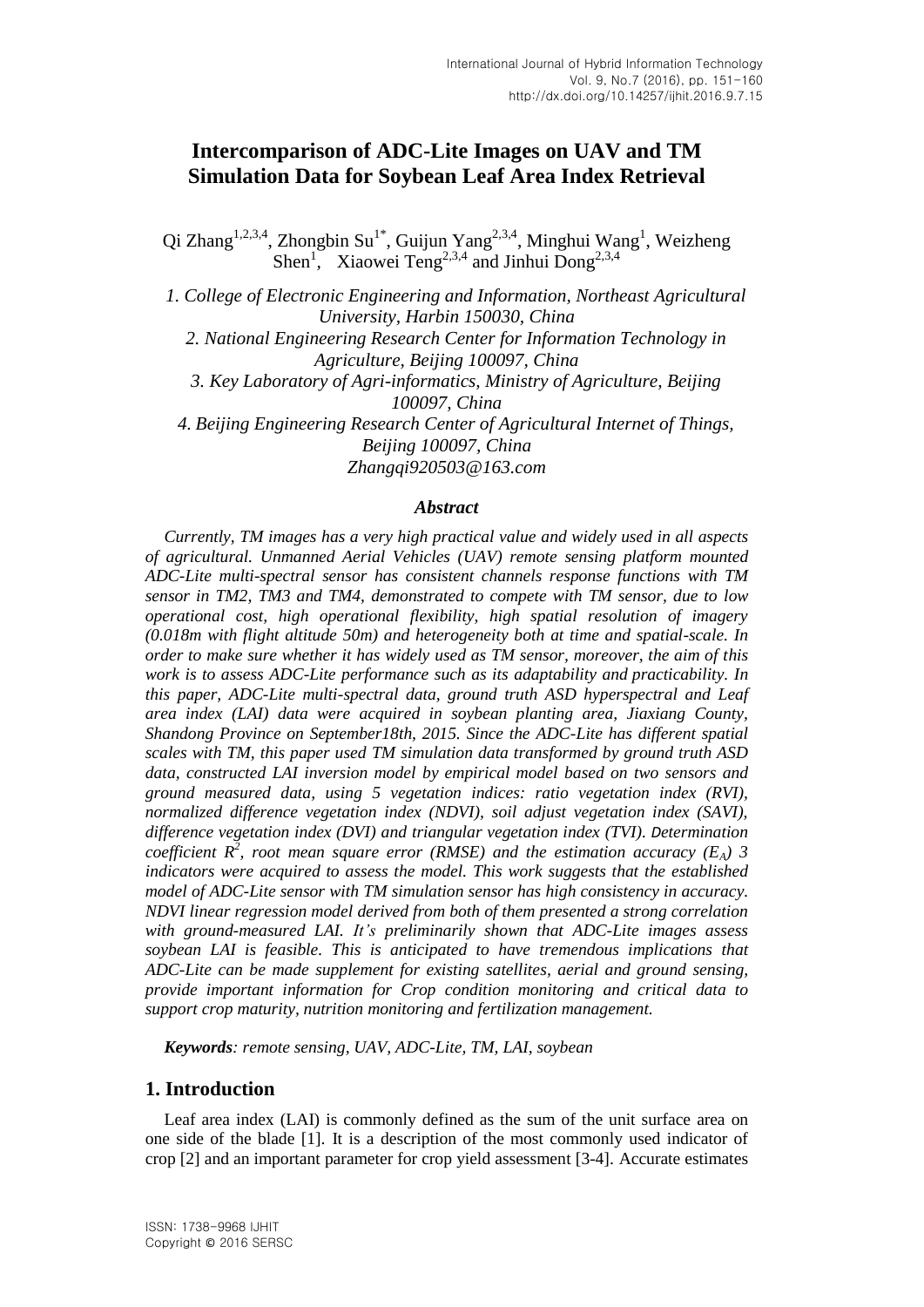of the spatial variation of vegetation LAI and its phenology response which is anticipated to have tremendous implications for vegetation growth and photosynthesis, pest and disease monitoring, biomass estimates and carbon cycle [5].

Because of its rich resources, Satellite remote sensing can provide continuous planar information, has irreplaceable advantages in crop growth monitoring, yield estimates and other researches. Moreover, it has played an increasingly important role to guide agricultural production and management. Medium resolution satellite multi-spectral imaging is widely used in detection applications of crop growing for agricultural practical applications. In many of the medium resolution image data, the US Landsat TM series is more commonly used.

1990s, Thenkabail et al. [6] used TM images combined with the same period acquisition ground truth data to establish leaf area index estimation mode of soybeans and corns. The results showed that the prediction accuracy was up to 66 percent; In 2007, A supervised classification was carried to detect land-use changes by Adel Shalaby et al. [7] in the Northwestern coastal zone of Egypt from 1987 to 2001 for 14 years and study the reasons of land degradation by using TM images combined with GIS; In 2008, Bai Jie et al. [8] used three algorithms of surface temperature inversion for TM / ETM<sup>+</sup> remote sensing data and validated the results with measured data, the results demonstrated single window algorithm had the best consistency with the ground truth data; In 2010, Zhang Jing Cheng et al. [9] based on HJ-CCD with TM images for rice LAI inversion, results showed high consistency of the two.

In recent years, the use of UAV technology has become a development tendency. Micro UAV remote sensing information acquisition technology with low running cost, high flexibility, efficient ways of accessing to data and images with high spatial resolution (0.018m with flight altitude 50m) has been widely used in the field of agriculture, making up Satellite remote sensing technology revisit long period, lack of image resolution and other shortcomings, is one of the main methods of rapid accessing to crops information and an important direction for the development of precision agriculture [10]. The use of UAV remote sensing platforms acquired GDNVI vegetation index of winter wheat with different nitrogen levels by Hunt ER et al. [11], which found it had a high correlation with LAI. Gao Lin et al. [12] obtained multi-spectral remote sensing image of soybean pod and seed filling stage through UAV equipped with ADC-Lite sensor, building the univariate and multivariate LAI inversion model and results showed that NDVI linear inversion model of seed filling stage of soybean worked best on LAI .The UAV platform designed for maize phenotyping studied had the potential to effectively assist in crop genetic improvement [13], providing a new feasible method for breeding.

In this paper, we present the use of multi-rotor UAV remote sensing platform mounted ADC-Lite sensor for flight monitoring about soybean planting area in Jiaxiang County Shandong Province, deriving multi-spectral remote sensing data and ground synchronized measured data such as ASD hyperspectral data and LAI data of this study area and transforming ASD hyperspectral data into TM multi-spectral sensor data. Five broad band vegetation indices were adopted to assess LAI retrieval accuracy with both sensors to establish empirical models which were aimed to analyze whether the ADC-Lite sensor could be as widely used as TM sensor, what's more, evaluate its feasibility and application of conducting agricultural monitoring, provide a theoretical basis and technical support for UAV remote sensing technology in the practical application of agricultural condition monitoring and a new method for the guidance of precision agriculture research.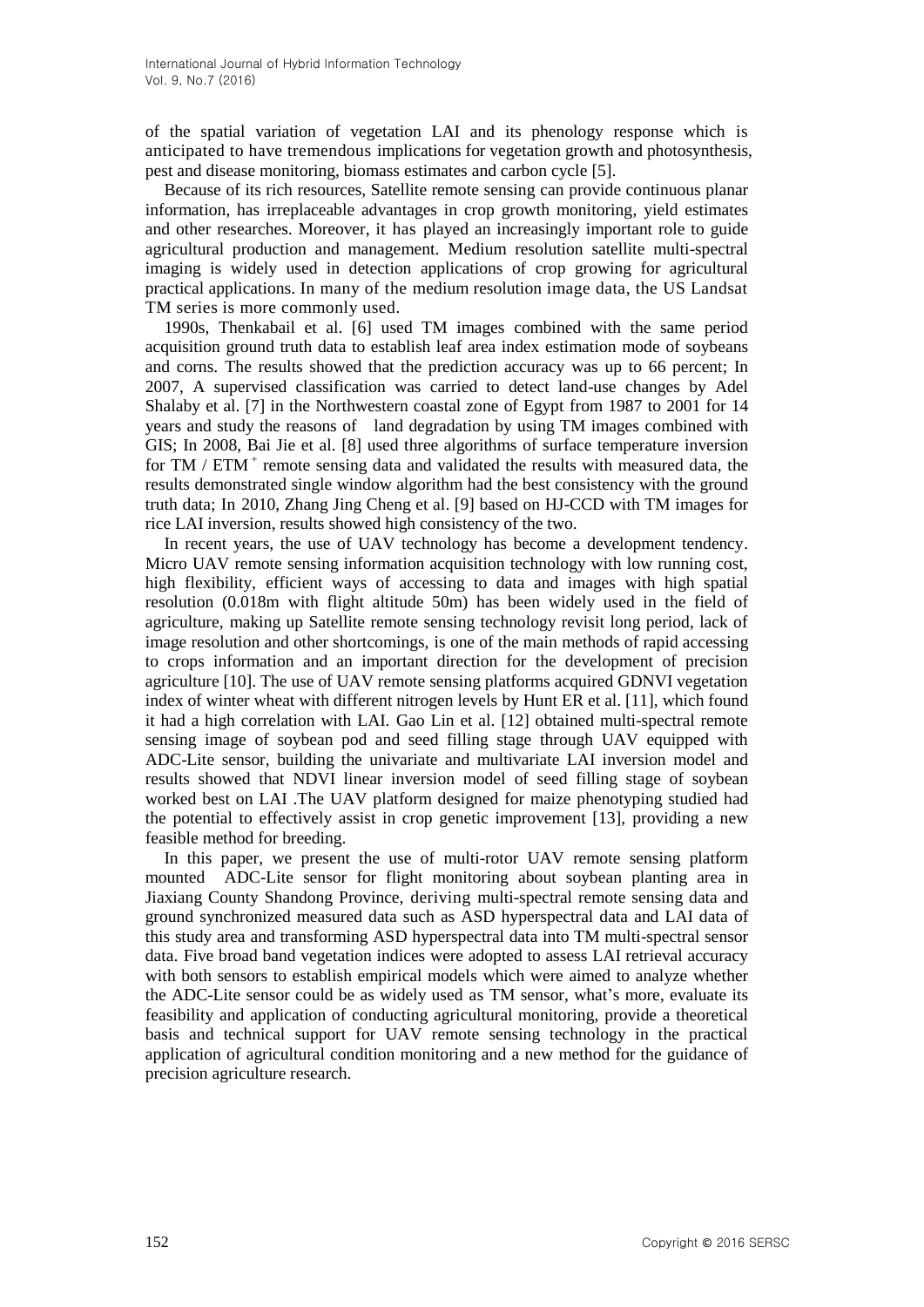# **2. Materials and Methods**

### **2.1. Introduction of the Experiment Zone**

The experiment was carried out in test of Jiaxiang County, Jining City, Shandong Province, which is bounded both hilly area of central south of Shandong Province and the Huanghuaihai Plain in southwest China. The geographical scope of longitude is 116<sup>°</sup> 22'10 "~ 116<sup>°</sup> 22'20" and latitude is  $35^\circ \sim 36^\circ$ . It is mild and humid climate, four distinct seasons with adequate light, the average annual temperature of  $13.9^{\circ}$ C, annual precipitation of 701.8 mm and the average frost-free period of 200 days. Wheat, rice and soybeans are the main crops of this area. Since good representation of this cultivation area such as the unique geography and climate, the structure of the soil and planting patterns, therefore, it is a good test area.

#### **2.2. Ground Data Acquisition**

The study area has a total of 46 cells (5 lines each cell, 5m each line, 0.5m line spacing). The use of LAI 2000C plant canopy analyzer measured Soybean LAI. Measurement time was 16: 00-18: 00 in the day of UAV sampling. When using the instrument, it should avoid direct sunlight, be close to the plant roots and keep the camera lens parallel to the ground, and then read five targets of each location. After taking the average for each location measurement results obtained soybeans LAI average value for each cell.

The Soybean canopy hyperspectral data were derived by the United States ASD Company FieldSpec Pro FR2500 hanging back field spectroradiometer (Analytical Spectral Devices). The wavelength range of the instrument is  $350 \sim 2500$  nm, spectral resolution of 3nm (350  $\sim$  1000nm) and 10nm (1000  $\sim$  2500nm) and sampling interval 1nm. Measuring time range is GMT  $10:30 \sim 14:30$ . Spectrometry need to select the cloudless, windless or small wind speed weather. When measuring, probe vertically downward, field of view angle was  $25^{\circ}$ . White calibration was required to reduce the impact of clouds and other changes to the spectral reflectance both before and after the observation target.

#### **2.3. TM Remote Sensing Data Acquisition and Processing**

TM sensor is a total of six channels in addition to thermal infrared. This study used three channels TM2, TM3 and TM4, whose band response functions were shown in Figure 1. ASD hyperspectral data were simulated to three bands of multiband reflectance corresponding to the measured TM spectrum. The way of simulating spectral response of each channel for satellite sensor is to use of the following equation:

$$
Ri = \frac{\sum_{n=1}^{n} r(\lambda) \bullet \varphi i(\lambda)}{\sum_{n=1}^{n} \varphi i(\lambda)}
$$
(1)

 $Ri$  is the reflectance of band  $i$ .  $\varphi i$  is spectral response function of wavelength  $\lambda$  at band  $i \cdot r(\lambda)$  is the reflectance of wavelength  $\lambda$ .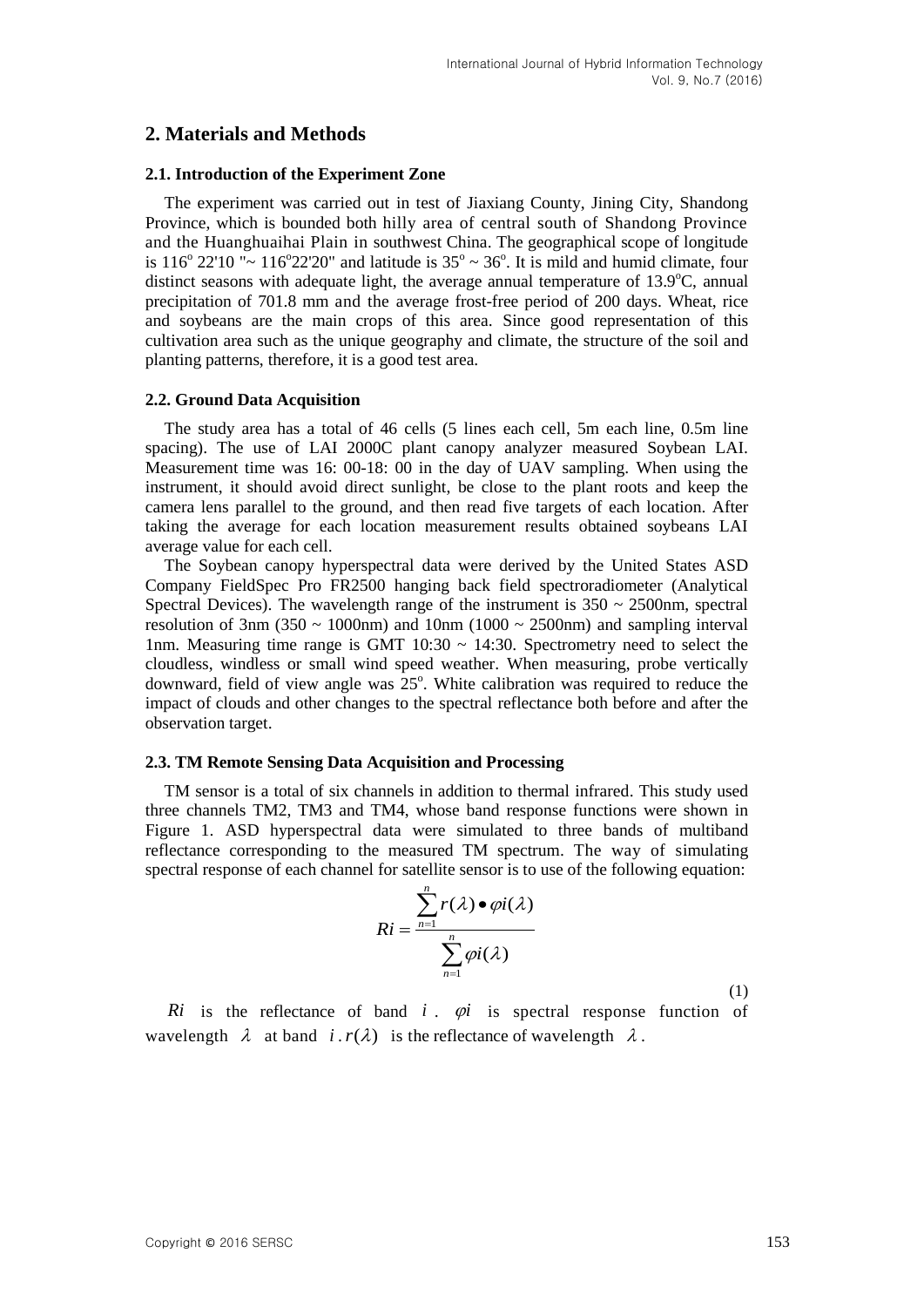International Journal of Hybrid Information Technology Vol. 9, No.7 (2016)



**Figure 1. Landsat TM-5 Satellite Sensors TM2, TM3, TM4 Spectral Response Functions**

#### **2.4. ADC-Lite Multi-Spectral Data Acquisition and Pre-Processing**

The test used eight-rotor electric UAV mounted ADC-Lite multi-spectral sensor to access multi-spectral images above altitude 50m. ADC-Lite multi-spectral sensor and TM sensor parameters are shown in Table 1. The original multi-spectral images were stitched by Pix4Dmapper developed of the Swiss Pix4D and multi-spectral image preprocessing included geometric correction which used history digital orthophoto image as a reference and radiometric calibration with pseudo-standard feature Radiation correct method. For geometric precision correction, the use of ENVI5.3 software to even choose 40 reference points of different positions of the image and then tested errors between two images by visual comparison of surface features (such as farm roads). By examining of this method, image geometric correction error was less than 0.5 pixels. For the radiometric calibration, white reflectivity average values of each band from  $350$ nm  $\sim$  2500nm bands were derived by processing white calibration cloth data of ASD spectrometer which used ViewSpecPro that is a kind of spectral data processing software. According to TM2, TM3, TM4 channel response functions, DN values of images were converted to multispectral image reflectance. Then the use of pretreated UAV multispectral images extracted the average vegetation indices of 46 cells.

| ADC-Lite multi-spectral sensor   |                                                                                         | <b>TM</b><br>sensor      |                                                                     |  |
|----------------------------------|-----------------------------------------------------------------------------------------|--------------------------|---------------------------------------------------------------------|--|
| Parameter                        | Parameter value                                                                         | Parameter                | Parameter value                                                     |  |
| Model                            | Lightweight Agricultural<br>Digital Camera (ADC-Lite)                                   | Spatial<br>resolution(m) | $30(band1 \sim band5, band7)$<br>$120$ (band 6)                     |  |
| Pixel number<br>$2048\times1536$ |                                                                                         | Breadth (km)             | 185                                                                 |  |
| Wavelength range<br>(nm)         | $520 \sim 920$ nm(green, red, NIR)                                                      | Revisiting period<br>(d) | 16                                                                  |  |
| Ground resolution<br>(m)         | $0.018$ (flight altitude 50m)                                                           |                          | $450 - 515, 525 - 605$                                              |  |
| <b>Band sensitivity</b>          | Green, red, NIR sensitivity<br>with bands approximately<br>equal to TM2, TM3 and<br>TM4 | Wavelength<br>range(nm)  | $630 - 690,775 - 900$<br>1550~1750,1550~1750<br>1040~1250,2090~2350 |  |

**Table 1. Fundamental Parameters of ADC-Lite and TM**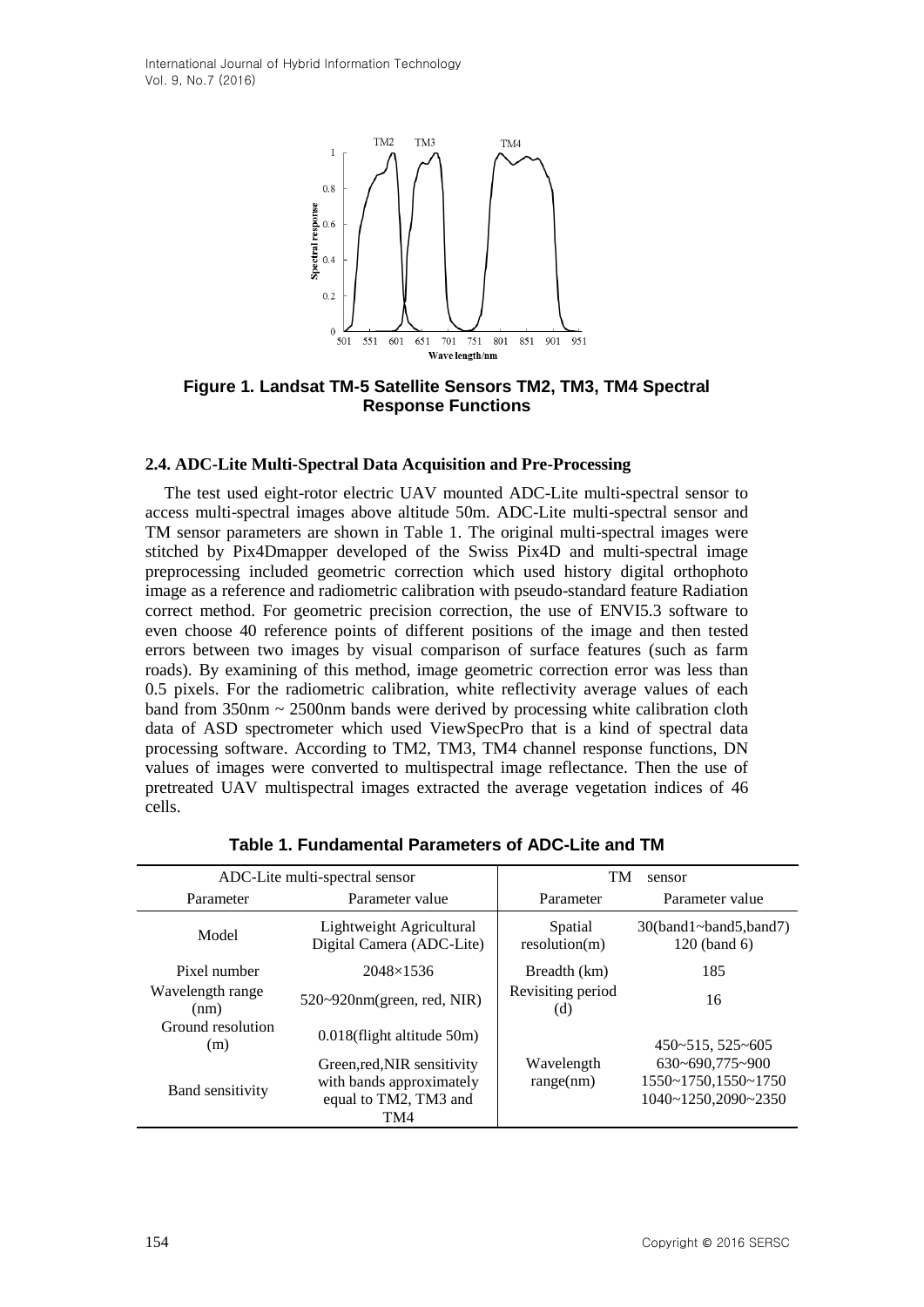# **3. Results and Discussion**

### **3.1. Construction of Soybean LAI Inversion Model**

When using multi-spectral remote sensing image retrieval LAI, visible light (especially red band) and near-infrared reflectance combinations are usually adopted, herein by reference literature [14-18], this paper selects five kinds of broad band vegetation indices (Table 2) for the inversion of soybean LAI model.

| Table 2. Formulas of the Vegetation Index for Retrieving Soybean |  |
|------------------------------------------------------------------|--|
|------------------------------------------------------------------|--|

| vegetation index | Formula                                                | Reference                |  |  |
|------------------|--------------------------------------------------------|--------------------------|--|--|
| <b>RVI</b>       | $RVI = \rho_{NIR}/\rho_R$                              | Pearson et al., 1972[13] |  |  |
| <b>NDVI</b>      | $NDVI = (\rho_{NIR} - \rho_R)/(\rho_{NIR} + \rho_R)$   | Rouse et al., 1974[14]   |  |  |
| <b>SAVI</b>      | $SAVI=(1+L)(\rho_{NIR}-\rho_R)/(\rho_{NIR}+\rho_R+L)$  | Huete., 1988[15]         |  |  |
| <b>DVI</b>       | $DVI = \rho_{NIR} - \rho_R$                            | Jordan., 1969[16]        |  |  |
| <b>TVI</b>       | $TVI = 60(\rho_{NIR} - \rho_G) - 100(\rho_R - \rho_G)$ | Broge et al., 2001[17]   |  |  |
|                  | $\sim$ $\sim$ $\sim$ $\sim$ $\sim$ $\sim$ $\sim$       |                          |  |  |

Note:  $\rho_{\text{NIR}}$ ,  $\rho_{\text{R}}$ ,  $\rho_{\text{G}}$  represent the near-infrared, infrared, green band reflectance respectively; L represents soil adjustment factor, ranging from 0 to 1, usually set to 0.5.

Since chlorophyll content is decreased, red band reflectance is increased and near-infrared reflectance is decreased in soybean seed filling period, vegetation indices and LAI are highly correlated [19], therefore, we choose soybean seed filling period to conduct LAI inversion. In this study, regression modeling analysis between 46 measured LAI data of soybean seed filling period and the data were collected by two sensors respectively were established with exponential, linear, logarithmic and power four commonly used regression equations. To avoid the contingency of modeling, test samples were selected five groups, each group of 32 randomly selected sample of data as the modeling, and the remaining 14 as the test samples. LAI inversion modeling accuracy of the two sensors was compared and the estimation capacity of LAI was analyzed. Model calibration was used the coefficient of determination  $(R^2)$  and root mean square error (RMSE).

#### **3.2. LAI Inversion Model Accuracy Comparison and Analysis**

The study found that on the whole, the accuracy of univariate models with five vegetation indices based on ADC-Lite sensor and TM sensor was high and closed each other. All the models could reach a significant level of  $P = 0.01$  and the coefficient of determination ( $\mathbb{R}^2$ ) was 0.65 to 0.83, root mean square error (RMSE) was 0.25 to 0.46. On the basis of  $R<sup>2</sup>$  and RMSE with comprehensive consideration, the best inversion models which were selected for each vegetation index based on ADC-Lite sensor and TM sensor are shown in Table 3.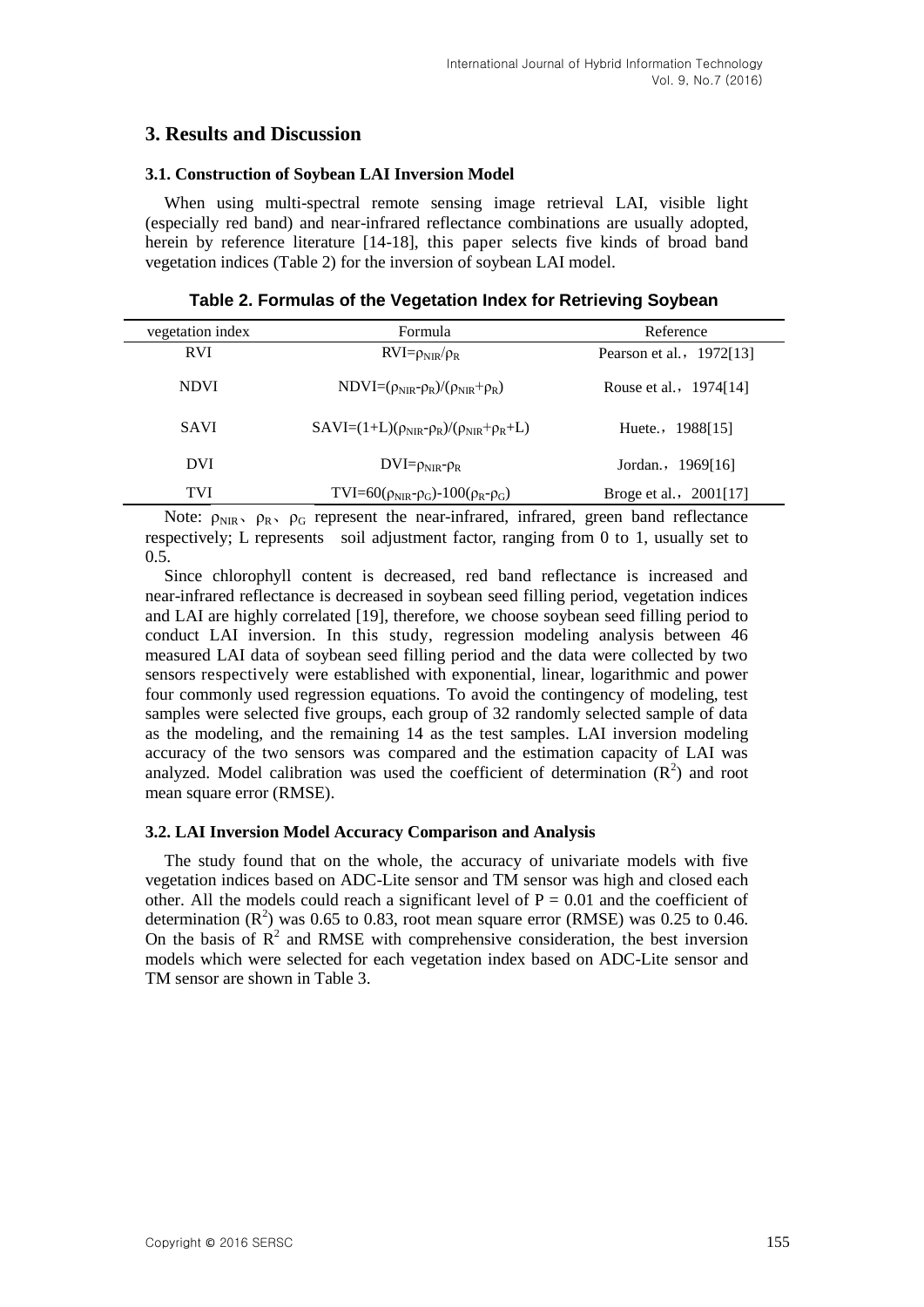| Image type | Vegetation index | Model                                  | $R^2$ | <b>RMSE</b> |
|------------|------------------|----------------------------------------|-------|-------------|
| ADC-Lite   | <b>RVI</b>       | LAI= $1.3982 \times ln(RVI) + 0.6477$  | 0.777 | 0.369       |
|            | <b>NDVI</b>      | LAI= $4.4989 \times NDVI + 0.0876$     | 0.786 | 0.329       |
|            | <b>SAVI</b>      | $LAI = 4.8836 \times SAVI + 0.3461$    | 0.763 | 0.373       |
|            | <b>DVI</b>       | $LAI = 5.6973 \times DVI + 0.6159$     | 0.724 | 0.428       |
|            | <b>TVI</b>       | $LAI = 0.0706 \times TVI + 0.6822$     | 0.733 | 0.422       |
| <b>TM</b>  | <b>RVI</b>       | $LAI = 1.1104 \times ln(x) + 0.565$    | 0.825 | 0.364       |
|            | <b>NDVI</b>      | $LAI = 4.3343 \times NDVI - 0.4205$    | 0.819 | 0.343       |
|            | <b>SAVI</b>      | LAI= $2.1405 \times ln(SAVI) + 4.0883$ | 0.801 | 0.410       |
|            | <b>DVI</b>       | $LAI = 1.6766 \times ln(DVI) + 4.4672$ | 0.754 | 0.429       |
|            | <b>TVI</b>       | LAI= $1.5912 \times ln(TVI) - 2.2178$  | 0.759 | 0.452       |

|  |  | Table 3. Optimal Inversion of the Variable Models for Soybean LAI |  |  |  |  |  |  |
|--|--|-------------------------------------------------------------------|--|--|--|--|--|--|
|--|--|-------------------------------------------------------------------|--|--|--|--|--|--|

In groups of five tests, for ADC-Lite sensor, NDVI vegetation index had highest correlation with LAI,  $R^2$  and RMSE were higher than RVI. For TM sensor, RVI and NDVI vegetation indices were both reflected high correlation with LAI.  $R^2$  was slightly higher than RVI in NDVI model and RMSE was slightly lower than RVI, so the correlation analysis of best inversion models for RVI and NDVI based on TM sensor in Table 3 is shown in Figure 2. After the predicted values and measured values fitting,  $R^2$ was 0.831, RMSE was 0.347 for RVI and  $R^2$  was 0.851, RMSE was 0.331 for NDVI.

It's visible that RVI fitting was not as effective as NDVI which was slightly better than RVI. With both sensors, NDVI vegetation index was seen most universal and had highest accuracy in LAI inversion. NDVI vegetation index by using a linear model of LAI inversion had highest precision, indicating the linear model was best suited for inversion LAI; throughout the study area, the linear model which was constructed based on NDVI vegetation index was the best for LAI inversion. Based on ADC-Lite and TM sensors, in 5 groups NDVI constructed model by utilizing the remaining 14 samples to verify the data had found that  $R^2$  was greater than 0.768 and 0.778, RMSE was less than 0.329, 0.343 and estimation accuracy was greater than 86.2%, 86.4% respectively. It can be seen the linear model which was constructed based on NDVI had best universal and was suitable for LAI inversion in the entire region. Fitting between predicted values and measured values of NDVI linear inversion model based on the ADC-Lite sensor is shown in Figure 3. Comparative analysis of Figure 2 and Figure 3, it suggests that TM sensor worked best on LAI retrieval,  $R^2$  was 0.819, RMSE was 0.343 and  $E_A$ was 86.4%; while the ADC-Lite sensor,  $R^2$  was 0.786, RMSE was 0.329,  $E_A$  was 86.4%. It can be seen that in the case without considering spatial scale TM, TM inversion was the best, but the ADC-Lite was very similar with it, results were consistent. It accounts for that ADC-Lite sensor could provide a theoretical basis and technical support for agricultural condition monitoring in practical applications and it is possible to provide a reliable guarantee for the precision agriculture research.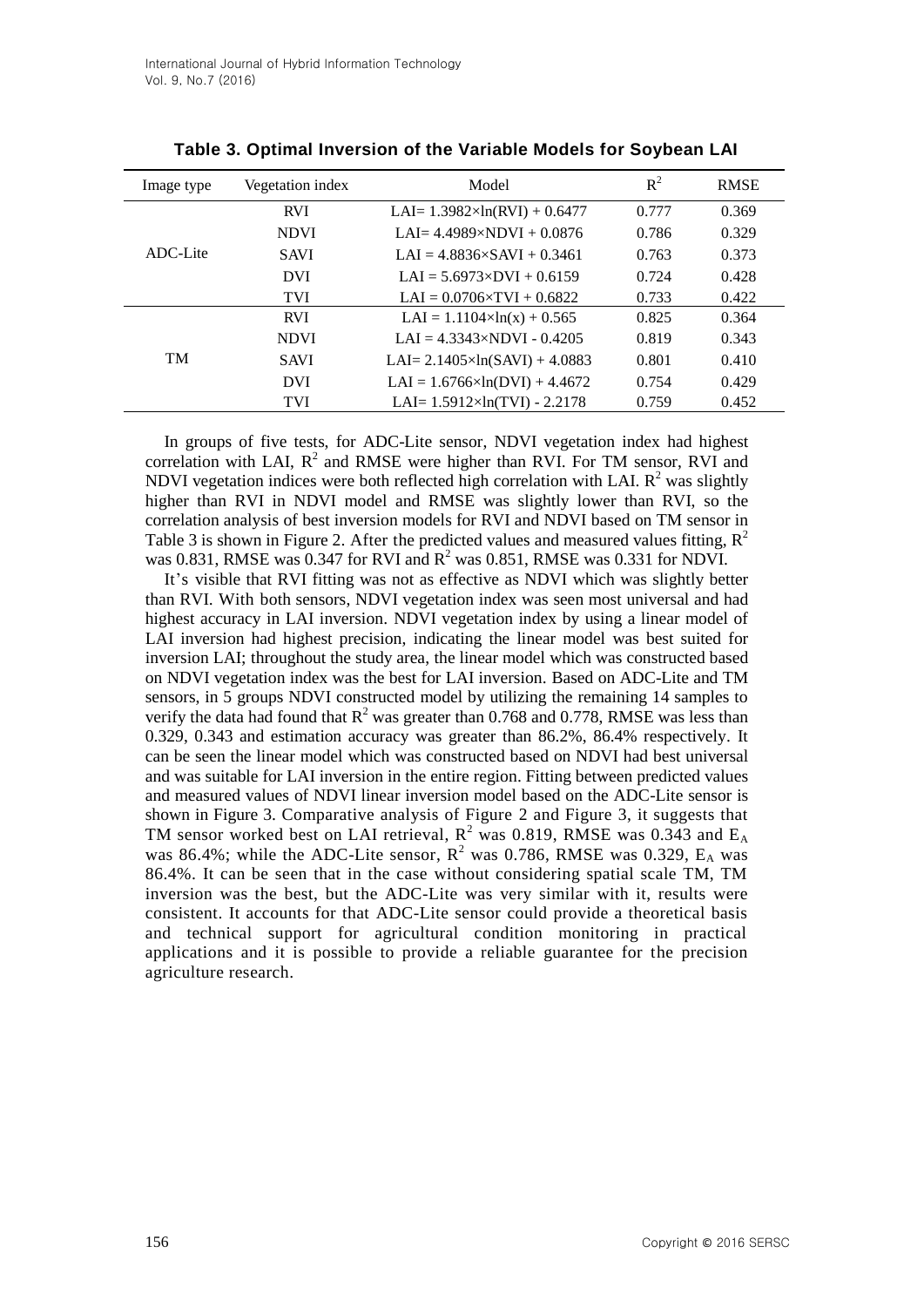International Journal of Hybrid Information Technology Vol. 9, No.7 (2016)



**Figure 2. Comparison between Predicted and Measured Values of Two Retrieving Models Based On the TM Sensor**



**Figure 3. Comparison between Predicted Values and Measured Values Based on the ADC-Lite Sensor**

## **4. Conclusions**

In the field of agricultural remote sensing monitoring, the algorithms and models are generally applied to satellite image data [20-21], and the study that using the crop spectral information of Unmanned Aerial Vehicle (UAV) remote sensing to obtain crop physical parameters is still relatively small, so the contrast between the new sensor and some mature sensors has a profound significance to the agriculture monitoring with remote sensing information. The sensors which have similar band set, band response parameters should have a high consistency in spectral information. In this paper, the two kinds of sensors have a high consistency in the study of LAI inversion, which can confirm the conclusion to some extent.

Overall, the two kinds of sensors showed the high consistency in the process of LAI inversion, and the precision of the inversion models were high. This suggests that the LAI inversion accuracy of ADC-Lite sensor is close to TM sensor, and the ADC-Lite data has certain feasibility in crop condition monitoring. The TM data has a long cycle, and its accuracy is affected by the weather reason. But the atmosphere and clouds have less effect on low-altitude UAV remote sensing data, and the flight cycle can be adjusted according to the monitoring need, making continuous observation possible.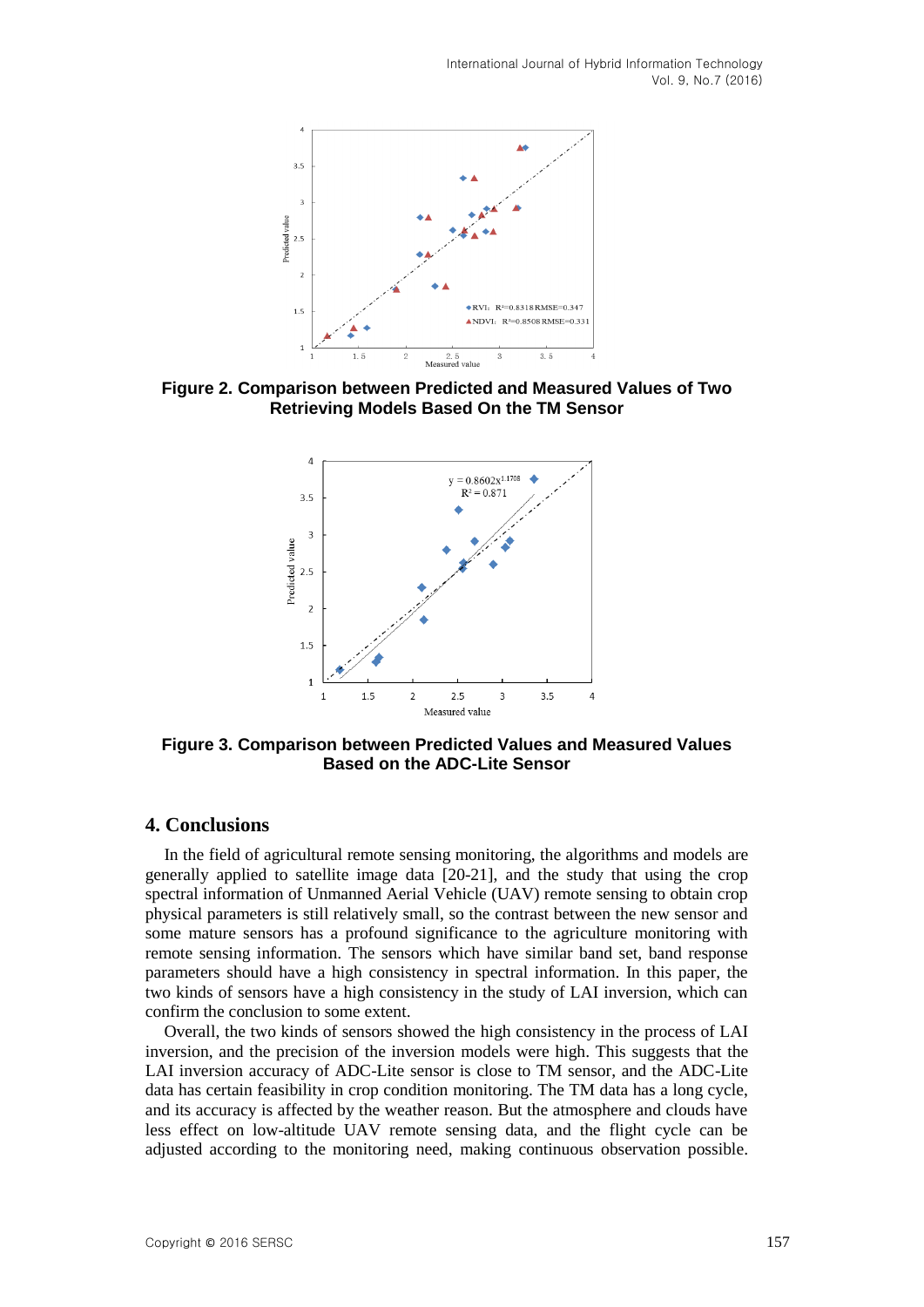The ADC-Lite low-altitude UAV remote sensing also has the advantage of low cost, high spatial resolution and so on. The analysis for the variation trend of spectral characteristics can provide crop monitoring important information and offer some decisions to field management. The further research should be carried out with more ADC-Lite data.

This study designed a UAV remote sensing platform, which mounted the ADC-Lite multispectral sensor. The soybean flight monitoring was executed with the UAV remote sensing platform in Jiaxiang county, Shandong province. Then the soybean LAI inversion results were analyzed and compared between ADC-Lite sensor and ASD simulated TM data. Main conclusions are as follows:

(1) The accuracy of the single variable model based on the ADC-Lite data and simulated TM data had high consistency.

(2) The NDVI linear regression model had the strongest ability of soybean LAI inversion, and the LAI inversion model (LAI=4.3343×NDVI-0.4205) based on simulated TM data of the 5 groups samples had the best accuracy. The  $\mathbb{R}^2$ , RMSE and  $E<sub>A</sub>$  between measured LAI and simulated TM data inversion LAI were 0.819, 0.343 and 86.4% respectively. The  $R^2$ , RMSE and  $E_A$  between measured LAI and ADC-Lite data inversion LAI were 0.786, 0.349 and 86.5%.

(3) The estimated LAI accuracies of soybean based on ADC-Lite data and simulated TM were similar. But the ADC-Lite low-altitude UAV remote sensing had the advantage of low cost, high spatial resolution and so on. The low-altitude UAV remote sensing was less affected by atmosphere and clouds. The convenience of flight monitoring became an important remote sensing data, and was more suitable for the need of precision agriculture.

(4) This research also had many shortcomings: this study built LAI inversion model had not considered other growth season factors; the number of measured samples and the robustness of the models were limited; The ASD simulated TM data had the same space scale with ADC-Lite data, but it existed differences with the true TM data.

### **Acknowledgements**

The authors would like to acknowledge the financial support from the Key Technologies R&D Program of Heilongjiang Province (GA15B106), National High Technology Research and Development Program (863 program), Miniature Unmanned Aircraft Remote Sensing Information Acquisition and Crop Nutrient Management Techniques (2013AA102303) and the Natural Science Fund Project of Beijing (4141001). The authors also wish to acknowledge the continuous support of the Northeast Agricultural University and National Engineering Research Center for Agricultural Information Technology.

# **References**

,

- [1] J. M. Chen and T. A, "Blank Defining leaf area index for non-flat leaves", Plant, Cell& Environmentm vol. 15, no. 4, **(1992)**, pp. 421-429.
- [2] B. Yang and Z. Pei, "Definition of crop condition and crop monitoring using remote sensing", Transactions of the Chinese Society of Agricultural Engineering, vol. 15, no. 3, **(1999)**, pp. 214-218.
- [3] P. C. Doraiswamy, J. L. Hatfield, T. J. Jackson, B. Akhmedov, J. Prueger and A. Stern, "Crop condition and yield simulations using Landsat and MODIS", Remote Sensing of Environment, vol. 92, no. 4, **(2004)**, pp. 548-559.
- [4] O. Abou-Ismail, J. F. Huang and R. C. Wang, "Rice yield estimation by integrating remote sensing with rice growth simulation model", Pedosphere, vol. 14, no. 4, **(2004)**, pp. 519-526.
- [5] W. Huang, M. Huang, L. Liu, J. Wang, C. Zhao and J. Wang, "Inversion of the severity of winter yellow rust using proper spectral index", Transactions of the Chinese Society of Agricultural Engineering, vol. 21, no.4, **(2005)**, pp. 97-103
- [6] P. S. Thenkabail, A. D. Ward and J. G. Lyon, "Landsat-5 Thematic Mapper models of soybean and corn crop characteristics", International Journal of Remote Sensing, vol. 15, no. 1, **(1994)**, pp. 49-61.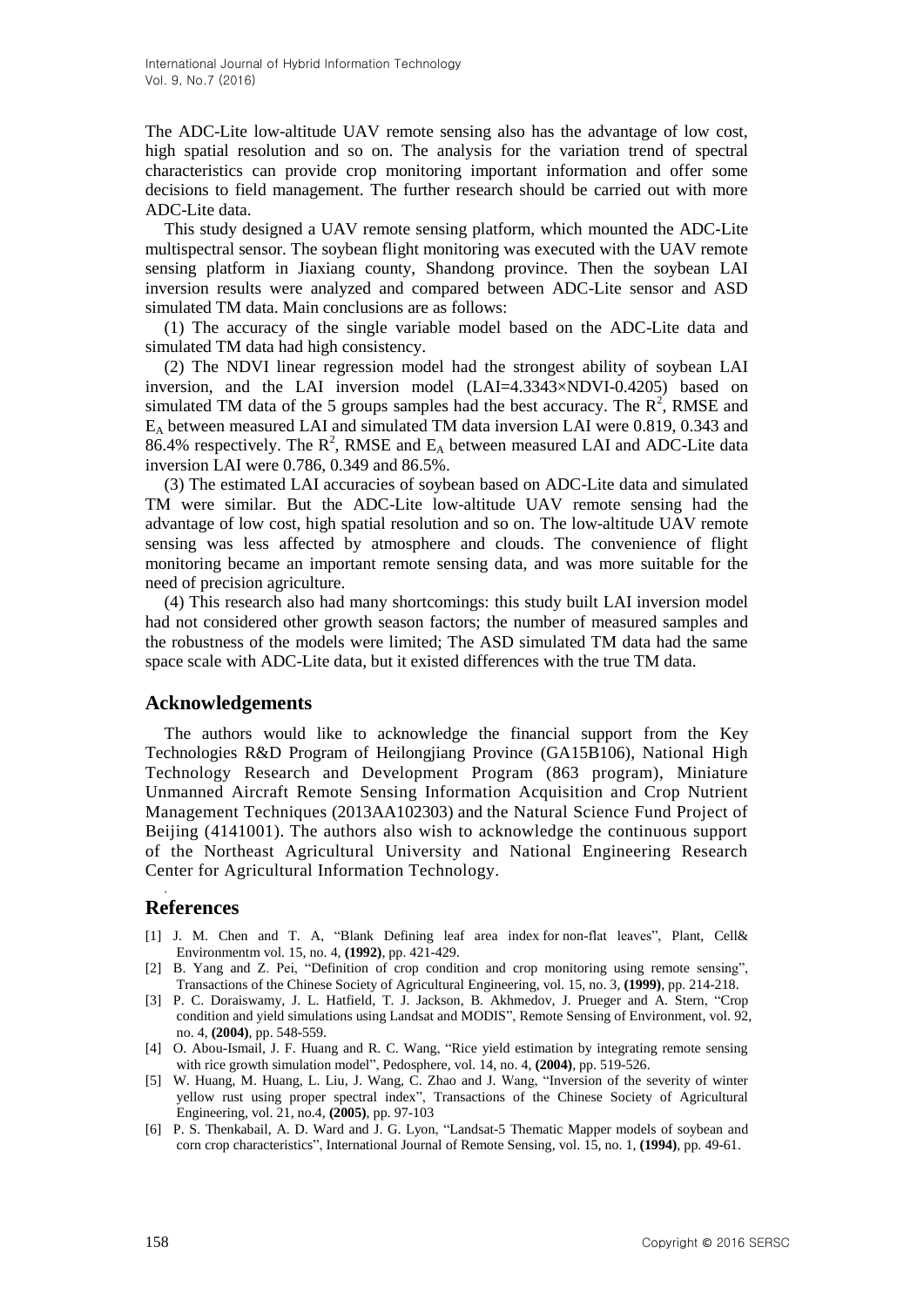- [7] A. Shalaby and R. Tateishi, "Remote sensing and GIS for mapping and monitoring land cover and land-use changes in the Northwestern coastal zone of Egypt", Applied Geography, vol. 27, no. 1, **(2007)**, pp. 28-41.
- [8] J. Bai, S. Liu and G. Hu, "Inversion and verification of land surface temperature with remote sensing TM/ETM<sup>+</sup> data", Transactions of the Chinese Society of Agricultural Engineering, vol. 24, no.9, **(2008)**, pp. 148-154.
- [9] J. Zhang, X. Gu, J. Wang, W. Huang, X. He and H. Wang, "Analysis of consistency between HJ-CCD images and TM images in monitoring rice LAI", Transactions of the Chinese Society of Agricultural Engineering, vol. 26, no. 7, **(2010)**, pp. 186-193.
- [10] P. Wang, X. Luo, Z. Zhou, Y. Zang and S. Hu, "Key technology for remote sensing information acquisition based on micro UAV", Transactions of the Chinese Society of Agricultural Engineering, vol. 20, no.18, **(2014)**, pp.1-12.
- [11] R. E. Hunt, D.W. Hively, C. S. T. Daughtry and G. W. McCary, "Remote Sensing of Crop Leaf Area Index Using Unmanned Airborne Vehicles", ASPRS Pecora 17 Conference Proceeding, American Society for Photogrammetry and Remote Sensing, Bethesda, MD. Vol. 12, **(2008)**.
- [12] L. Gao, G. Yang, B. Wang, H. Yu, B. Xu and H. Feng, "Soybean leaf area index retrieval with UAV (unmanned aerial vehicle) remote sensing imagery", Chinese Journal of Eco-Agriculture, vol. 23, no. 7, **(2015)**, pp. 868-876.
- [13] M. Zaman-Allah, O. Vergara, J. L. A. Araus Tarekegne, C. Magorokosho, P. .J Zarco-Tejada and A. Hornero, "Unmanned aerial platform-based multi-spectral imaging for field phenotyping of maize", Plant Methods. Vol. 11, no. 1, **(2015)**, pp. 1.
- [14] R. L. Pearson and L. D. Miller, "Remote mapping of standing crop biomass for estimation of the productivity of the short grass prairie", Proceeding of the 8th International Symposium on Remote Sensing of the Environment. Michigan, Ann Arbor, Michigan USA, vol. 1, **(1972)**, pp. 1355-1379.
- [15] J. W. Rouse, R. H. Haas, J. A. Schell and D. W. Deering, "Monitoring vegetation systems in the Great Plains with ERTS", NASA Special Publication, vol. 351, **(1974)**, pp. 309-313.
- [16] A R. A. Huete, "soil-adjusted vegetation index (SAVI)", Remote Sensing of Environment, vol. 25, no. 3, **(1988)**, pp. 295-309
- [17] C. F. Jordan, "Derivation of leaf-area index from quality of light on the forest floor", Ecology, vol. 50, no. 4, **(1969)**, pp. 663-666
- [18] N. H. Broge and E. Leblan, "Comparing prediction power and stability of broadband and hyperspectral vegetation indices for estimation of green leaf area index and canopy chlorophyll density", Remote Sensing of Environment, vol. 76, no.2, **(2001)**, pp. 156-172.
- [19] G. D. Badhwar, "Crop emergence date determination from spectral data", Photogrammetric Engineering and Remote Sensing, vol. 46, no. 3, **(1980)**, pp. 369-377.
- [20] F. Yan, B. Wu and Y. Wang, "Estimating spatiotemporal patterns of aboveground biomass using Landsat TM and MODIS images in the Mu Us Sandy Land, China", Agricultural and Forest Meteorology, vol. 200, **(2015)**, pp. 119-128
- [21] L. Wang, G. Zheng, H. Chen, C. Zou, Z. Liu and Y. Cheng, "Monitoring the change of global winter wheat planting area in Henan province based on HJ-CCD image", Chinese Journal of Agricultural resources and regional planning, vol. 32, no. 2, **(2011)**, pp. 58-62.

### **Authors**



**Zhongbin Su** (1965- ), he is male, Ph.D. professor, president of the college of electrical and information in Northeast Agricultural University, mainly engaged in the research and application of information technology in agriculture.